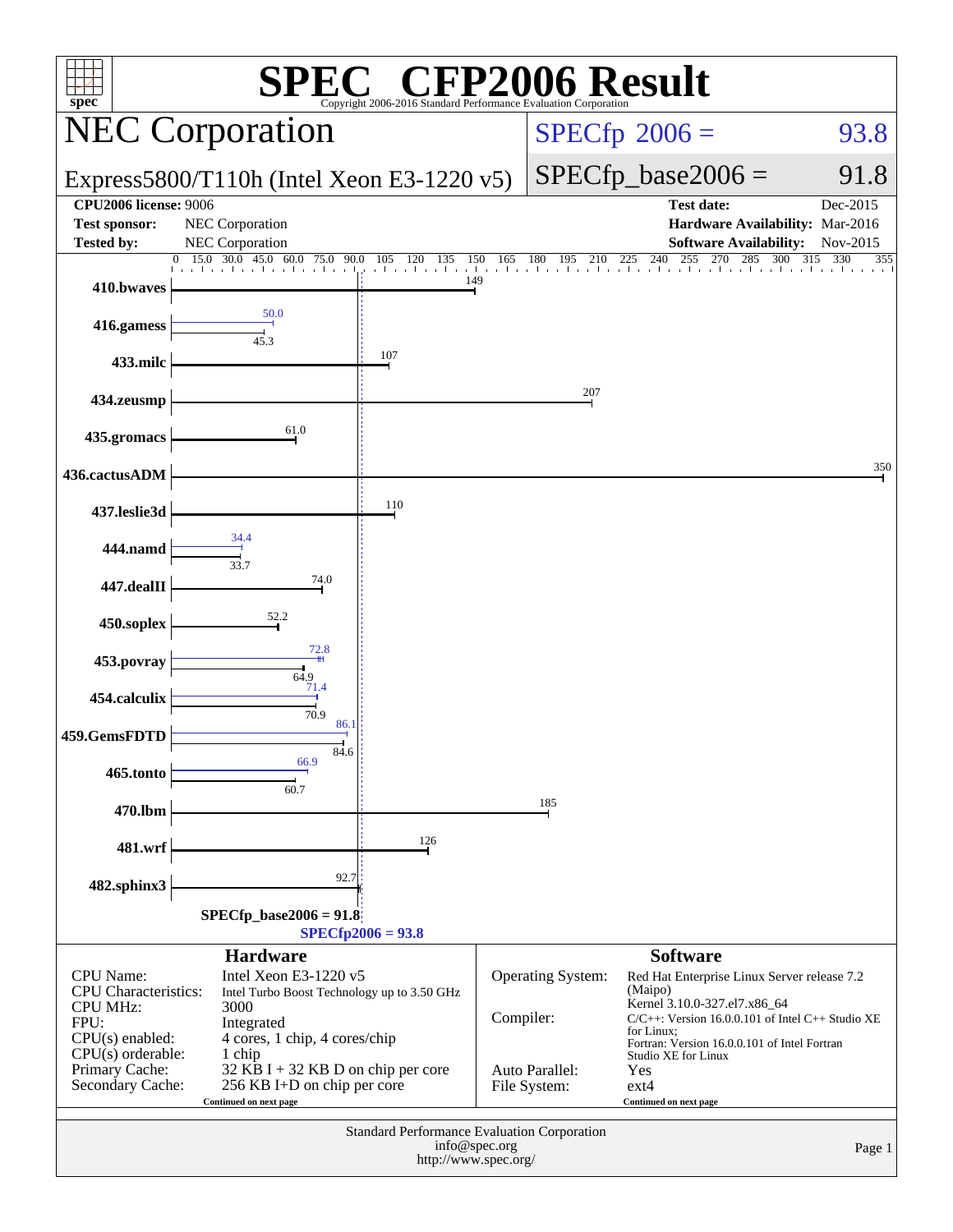

# **[SPEC CFP2006 Result](http://www.spec.org/auto/cpu2006/Docs/result-fields.html#SPECCFP2006Result)**

# NEC Corporation

## $SPECfp2006 = 93.8$  $SPECfp2006 = 93.8$

Express5800/T110h (Intel Xeon E3-1220 v5)

 $SPECfp\_base2006 = 91.8$ 

| <b>CPU2006 license: 9006</b>                                               |                                                                                                             |                                                                                    | <b>Test date:</b>                                          | Dec-2015 |
|----------------------------------------------------------------------------|-------------------------------------------------------------------------------------------------------------|------------------------------------------------------------------------------------|------------------------------------------------------------|----------|
| <b>Test sponsor:</b>                                                       | NEC Corporation                                                                                             |                                                                                    | Hardware Availability: Mar-2016                            |          |
| <b>Tested by:</b>                                                          | <b>NEC</b> Corporation                                                                                      |                                                                                    | <b>Software Availability:</b>                              | Nov-2015 |
| L3 Cache:<br>Other Cache:<br>Memory:<br>Disk Subsystem:<br>Other Hardware: | 8 MB I+D on chip per chip<br>None<br>16 GB (2 x 8 GB 2Rx8 PC4-2133P-E)<br>1 x 500 GB SATA, 7200 RPM<br>None | <b>System State:</b><br><b>Base Pointers:</b><br>Peak Pointers:<br>Other Software: | Run level 3 (multi-user)<br>64-bit<br>$32/64$ -bit<br>None |          |

| <b>Results Table</b>                                                                                     |                |       |                |       |                |             |                |              |                |              |                |              |
|----------------------------------------------------------------------------------------------------------|----------------|-------|----------------|-------|----------------|-------------|----------------|--------------|----------------|--------------|----------------|--------------|
|                                                                                                          | <b>Base</b>    |       |                |       |                | <b>Peak</b> |                |              |                |              |                |              |
| <b>Benchmark</b>                                                                                         | <b>Seconds</b> | Ratio | <b>Seconds</b> | Ratio | <b>Seconds</b> | Ratio       | <b>Seconds</b> | <b>Ratio</b> | <b>Seconds</b> | <b>Ratio</b> | <b>Seconds</b> | <b>Ratio</b> |
| 410.bwayes                                                                                               | 90.8           | 150   | 91.3           | 149   | 91.2           | 149         | 90.8           | 150          | 91.3           | 149          | 91.2           | 149          |
| 416.gamess                                                                                               | 432            | 45.3  | 432            | 45.3  | 432            | 45.4        | 391            | 50.0         | 392            | 50.0         | 392            | 49.9         |
| 433.milc                                                                                                 | 85.7           | 107   | 85.7           | 107   | 85.8           | 107         | 85.7           | 107          | 85.7           | 107          | 85.8           | 107          |
| 434.zeusmp                                                                                               | 44.0           | 207   | 44.0           | 207   | 44.0           | 207         | 44.0           | 207          | 44.0           | 207          | 44.0           | 207          |
| 435.gromacs                                                                                              | 116            | 61.3  | 117            | 61.0  | 117            | 61.0        | 116            | 61.3         | 117            | 61.0         | 117            | 61.0         |
| 436.cactusADM                                                                                            | 34.1           | 350   | 34.1           | 350   | 34.2           | 350         | 34.1           | 350          | 34.1           | 350          | 34.2           | 350          |
| 437.leslie3d                                                                                             | 85.7           | 110   | 85.7           | 110   | 85.6           | 110         | 85.7           | 110          | 85.7           | <b>110</b>   | 85.6           | 110          |
| 444.namd                                                                                                 | 238            | 33.8  | 238            | 33.7  | 239            | 33.6        | 233            | 34.4         | 233            | 34.4         | 233            | 34.4         |
| 447.dealII                                                                                               | 155            | 73.9  | 155            | 74.0  | 154            | 74.1        | 155            | 73.9         | 155            | 74.0         | 154            | 74.1         |
| 450.soplex                                                                                               | 160            | 52.0  | 160            | 52.2  | 158            | 52.6        | 160            | 52.0         | <b>160</b>     | 52.2         | 158            | 52.6         |
| 453.povray                                                                                               | 81.9           | 64.9  | 82.6           | 64.4  | 81.6           | 65.2        | 71.2           | 74.8         | 73.6           | 72.3         | 73.0           | 72.8         |
| 454.calculix                                                                                             | 116            | 70.9  | 116            | 70.9  | 117            | 70.8        | <b>116</b>     | 71.4         | 116            | 71.3         | 115            | 71.7         |
| 459.GemsFDTD                                                                                             | 125            | 84.6  | 126            | 84.5  | 125            | 84.6        | 123            | 86.1         | 123            | 86.2         | 123            | 86.1         |
| 465.tonto                                                                                                | 162            | 60.8  | 162            | 60.6  | 162            | 60.7        | 147            | 67.0         | 147            | 66.9         | 147            | 66.9         |
| 470.1bm                                                                                                  | 74.1           | 185   | 74.1           | 185   | 74.2           | 185         | 74.1           | 185          | 74.1           | 185          | 74.2           | 185          |
| 481.wrf                                                                                                  | 88.4           | 126   | 88.7           | 126   | 88.6           | 126         | 88.4           | 126          | 88.7           | 126          | 88.6           | <u>126</u>   |
| 482.sphinx3                                                                                              | 212            | 92.1  | 210            | 92.9  | 210            | 92.7        | 212            | 92.1         | 210            | 92.9         | 210            | 92.7         |
| Results appear in the order in which they were run. Bold underlined text indicates a median measurement. |                |       |                |       |                |             |                |              |                |              |                |              |

#### **[Operating System Notes](http://www.spec.org/auto/cpu2006/Docs/result-fields.html#OperatingSystemNotes)**

Stack size set to unlimited using "ulimit -s unlimited"

#### **[Platform Notes](http://www.spec.org/auto/cpu2006/Docs/result-fields.html#PlatformNotes)**

 BIOS Settings: Power Management Policy: Custom Energy Performance: Performance

### **[General Notes](http://www.spec.org/auto/cpu2006/Docs/result-fields.html#GeneralNotes)**

Environment variables set by runspec before the start of the run:  $KMP_A$ FFINITY = "granularity=fine, compact, 1, 0" LD\_LIBRARY\_PATH = "/home/cpu2006/libs/32:/home/cpu2006/libs/64:/home/cpu2006/sh"

Continued on next page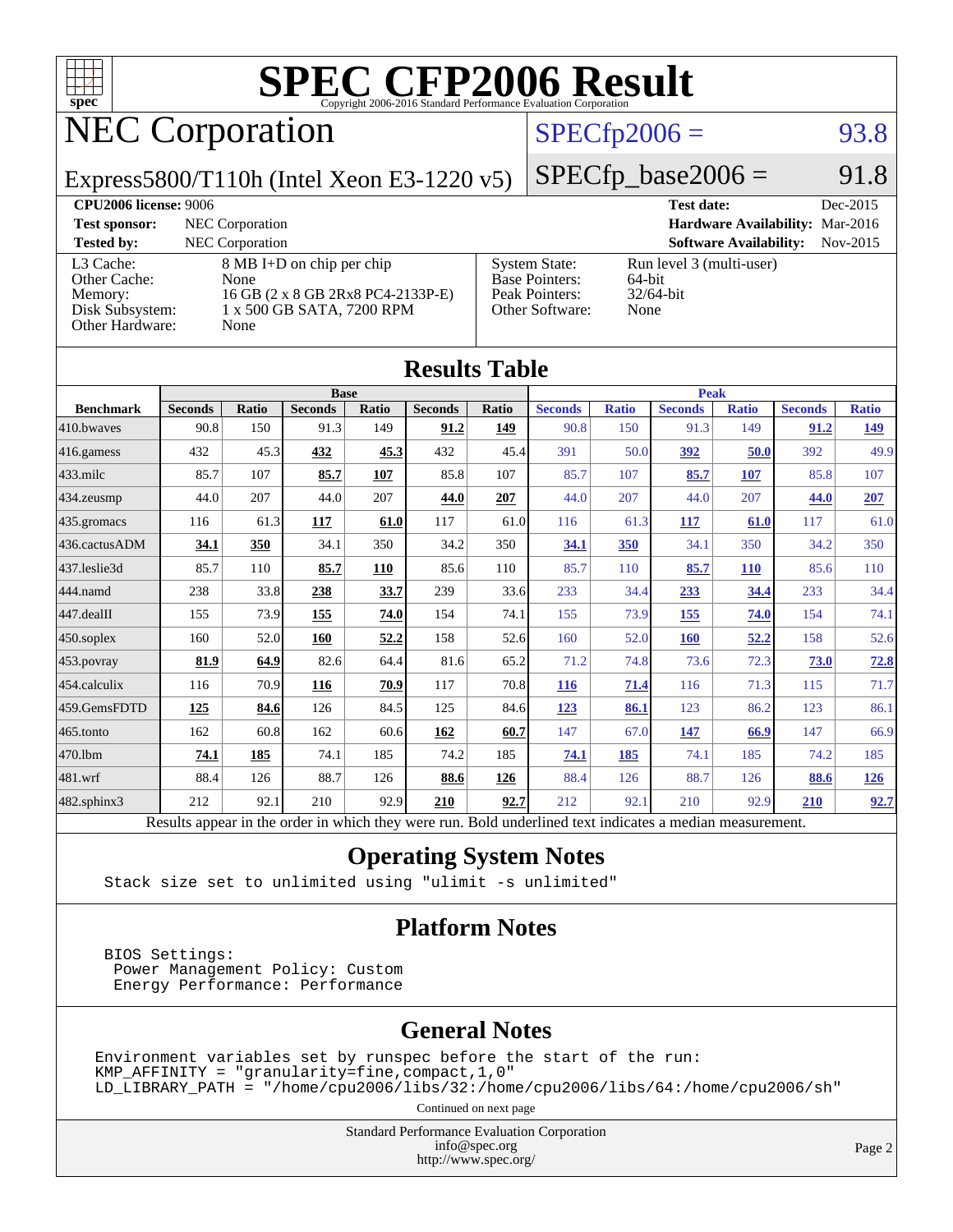

# **[SPEC CFP2006 Result](http://www.spec.org/auto/cpu2006/Docs/result-fields.html#SPECCFP2006Result)**

# NEC Corporation

 $SPECTp2006 = 93.8$ 

Express5800/T110h (Intel Xeon E3-1220 v5)

#### **[CPU2006 license:](http://www.spec.org/auto/cpu2006/Docs/result-fields.html#CPU2006license)** 9006 **[Test date:](http://www.spec.org/auto/cpu2006/Docs/result-fields.html#Testdate)** Dec-2015

**[Test sponsor:](http://www.spec.org/auto/cpu2006/Docs/result-fields.html#Testsponsor)** NEC Corporation **[Hardware Availability:](http://www.spec.org/auto/cpu2006/Docs/result-fields.html#HardwareAvailability)** Mar-2016

 $SPECTp\_base2006 = 91.8$ 

**[Tested by:](http://www.spec.org/auto/cpu2006/Docs/result-fields.html#Testedby)** NEC Corporation **[Software Availability:](http://www.spec.org/auto/cpu2006/Docs/result-fields.html#SoftwareAvailability)** Nov-2015

#### **[General Notes \(Continued\)](http://www.spec.org/auto/cpu2006/Docs/result-fields.html#GeneralNotes)**

OMP\_NUM\_THREADS = "4"

 Binaries compiled on a system with 1x Intel Core i5-4670K CPU + 32GB memory using RedHat EL 7.1 Transparent Huge Pages enabled with: echo always > /sys/kernel/mm/transparent\_hugepage/enabled

### **[Base Compiler Invocation](http://www.spec.org/auto/cpu2006/Docs/result-fields.html#BaseCompilerInvocation)**

[C benchmarks](http://www.spec.org/auto/cpu2006/Docs/result-fields.html#Cbenchmarks):  $\text{icc}$   $-\text{m64}$ 

[C++ benchmarks:](http://www.spec.org/auto/cpu2006/Docs/result-fields.html#CXXbenchmarks) [icpc -m64](http://www.spec.org/cpu2006/results/res2016q1/cpu2006-20160125-38823.flags.html#user_CXXbase_intel_icpc_64bit_bedb90c1146cab66620883ef4f41a67e)

[Fortran benchmarks](http://www.spec.org/auto/cpu2006/Docs/result-fields.html#Fortranbenchmarks): [ifort -m64](http://www.spec.org/cpu2006/results/res2016q1/cpu2006-20160125-38823.flags.html#user_FCbase_intel_ifort_64bit_ee9d0fb25645d0210d97eb0527dcc06e)

[Benchmarks using both Fortran and C](http://www.spec.org/auto/cpu2006/Docs/result-fields.html#BenchmarksusingbothFortranandC):<br>icc -m64 ifort -m64  $-m64$  ifort  $-m64$ 

## **[Base Portability Flags](http://www.spec.org/auto/cpu2006/Docs/result-fields.html#BasePortabilityFlags)**

| 410.bwaves: -DSPEC CPU LP64                  |                                                                |
|----------------------------------------------|----------------------------------------------------------------|
| 416.gamess: -DSPEC_CPU_LP64                  |                                                                |
| 433.milc: -DSPEC CPU LP64                    |                                                                |
| 434.zeusmp: - DSPEC_CPU_LP64                 |                                                                |
| 435.gromacs: -DSPEC_CPU_LP64 -nofor_main     |                                                                |
| 436.cactusADM: - DSPEC CPU LP64 - nofor main |                                                                |
| 437.leslie3d: -DSPEC CPU LP64                |                                                                |
| 444.namd: - DSPEC CPU LP64                   |                                                                |
| 447.dealII: -DSPEC CPU LP64                  |                                                                |
| 450.soplex: -DSPEC_CPU_LP64                  |                                                                |
| 453.povray: -DSPEC_CPU_LP64                  |                                                                |
| 454.calculix: - DSPEC CPU LP64 - nofor main  |                                                                |
| 459. GemsFDTD: - DSPEC CPU LP64              |                                                                |
| 465.tonto: - DSPEC CPU LP64                  |                                                                |
| 470.1bm: - DSPEC CPU LP64                    |                                                                |
|                                              | 481.wrf: -DSPEC CPU_LP64 -DSPEC_CPU_CASE_FLAG -DSPEC_CPU_LINUX |
| 482.sphinx3: -DSPEC_CPU_LP64                 |                                                                |
|                                              |                                                                |

### **[Base Optimization Flags](http://www.spec.org/auto/cpu2006/Docs/result-fields.html#BaseOptimizationFlags)**

[C benchmarks](http://www.spec.org/auto/cpu2006/Docs/result-fields.html#Cbenchmarks): [-xCORE-AVX2](http://www.spec.org/cpu2006/results/res2016q1/cpu2006-20160125-38823.flags.html#user_CCbase_f-xAVX2_5f5fc0cbe2c9f62c816d3e45806c70d7) [-ipo](http://www.spec.org/cpu2006/results/res2016q1/cpu2006-20160125-38823.flags.html#user_CCbase_f-ipo) [-O3](http://www.spec.org/cpu2006/results/res2016q1/cpu2006-20160125-38823.flags.html#user_CCbase_f-O3) [-no-prec-div](http://www.spec.org/cpu2006/results/res2016q1/cpu2006-20160125-38823.flags.html#user_CCbase_f-no-prec-div) [-parallel](http://www.spec.org/cpu2006/results/res2016q1/cpu2006-20160125-38823.flags.html#user_CCbase_f-parallel) [-opt-prefetch](http://www.spec.org/cpu2006/results/res2016q1/cpu2006-20160125-38823.flags.html#user_CCbase_f-opt-prefetch) [-ansi-alias](http://www.spec.org/cpu2006/results/res2016q1/cpu2006-20160125-38823.flags.html#user_CCbase_f-ansi-alias)

Continued on next page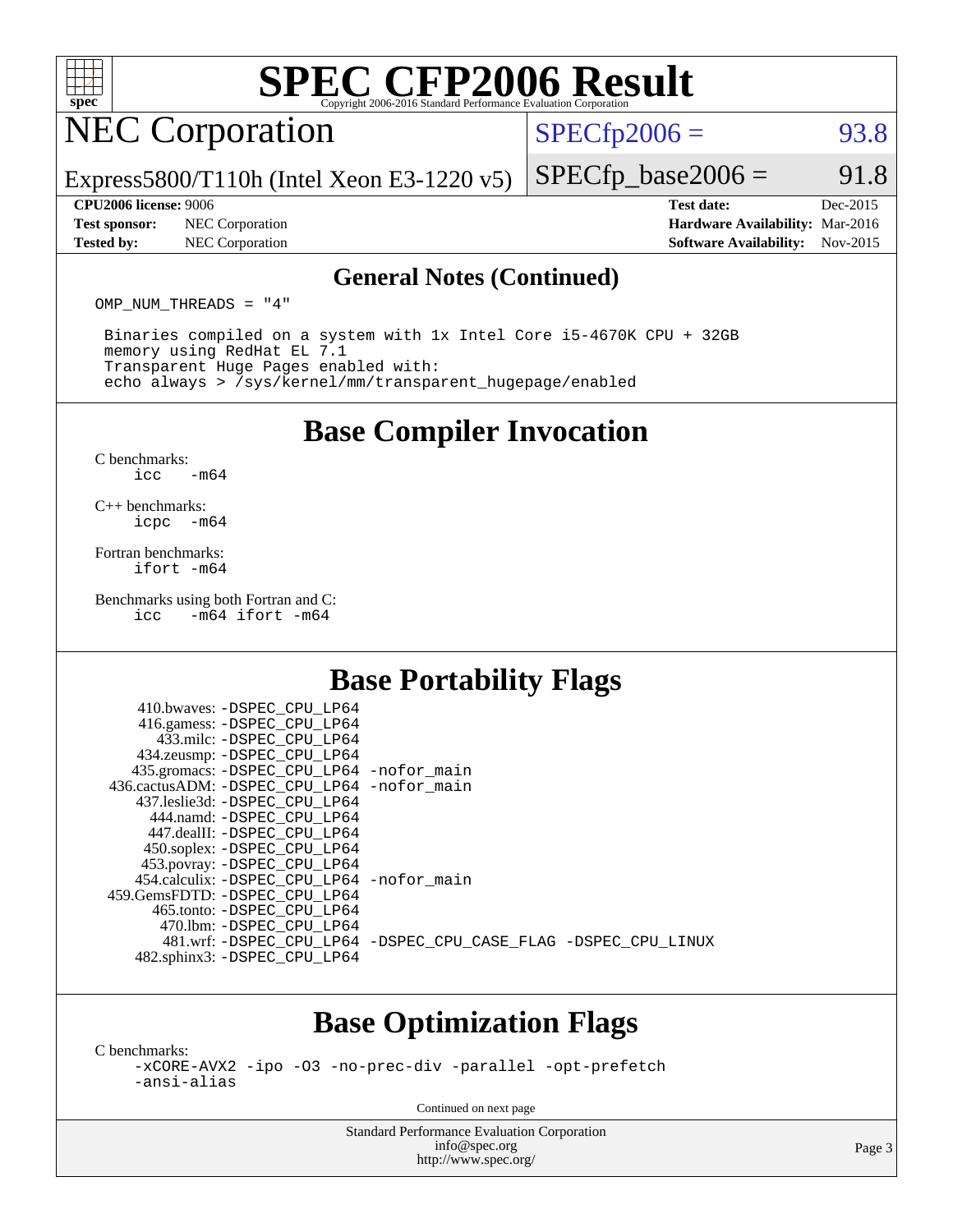

# **[SPEC CFP2006 Result](http://www.spec.org/auto/cpu2006/Docs/result-fields.html#SPECCFP2006Result)**

NEC Corporation

 $SPECTp2006 = 93.8$ 

 $SPECTp\_base2006 = 91.8$ 

Express5800/T110h (Intel Xeon E3-1220 v5)

**[Tested by:](http://www.spec.org/auto/cpu2006/Docs/result-fields.html#Testedby)** NEC Corporation **[Software Availability:](http://www.spec.org/auto/cpu2006/Docs/result-fields.html#SoftwareAvailability)** Nov-2015

**[CPU2006 license:](http://www.spec.org/auto/cpu2006/Docs/result-fields.html#CPU2006license)** 9006 **[Test date:](http://www.spec.org/auto/cpu2006/Docs/result-fields.html#Testdate)** Dec-2015 **[Test sponsor:](http://www.spec.org/auto/cpu2006/Docs/result-fields.html#Testsponsor)** NEC Corporation **[Hardware Availability:](http://www.spec.org/auto/cpu2006/Docs/result-fields.html#HardwareAvailability)** Mar-2016

# **[Base Optimization Flags \(Continued\)](http://www.spec.org/auto/cpu2006/Docs/result-fields.html#BaseOptimizationFlags)**

[C++ benchmarks:](http://www.spec.org/auto/cpu2006/Docs/result-fields.html#CXXbenchmarks) [-xCORE-AVX2](http://www.spec.org/cpu2006/results/res2016q1/cpu2006-20160125-38823.flags.html#user_CXXbase_f-xAVX2_5f5fc0cbe2c9f62c816d3e45806c70d7) [-ipo](http://www.spec.org/cpu2006/results/res2016q1/cpu2006-20160125-38823.flags.html#user_CXXbase_f-ipo) [-O3](http://www.spec.org/cpu2006/results/res2016q1/cpu2006-20160125-38823.flags.html#user_CXXbase_f-O3) [-no-prec-div](http://www.spec.org/cpu2006/results/res2016q1/cpu2006-20160125-38823.flags.html#user_CXXbase_f-no-prec-div) [-opt-prefetch](http://www.spec.org/cpu2006/results/res2016q1/cpu2006-20160125-38823.flags.html#user_CXXbase_f-opt-prefetch) [-ansi-alias](http://www.spec.org/cpu2006/results/res2016q1/cpu2006-20160125-38823.flags.html#user_CXXbase_f-ansi-alias)

[Fortran benchmarks](http://www.spec.org/auto/cpu2006/Docs/result-fields.html#Fortranbenchmarks): [-xCORE-AVX2](http://www.spec.org/cpu2006/results/res2016q1/cpu2006-20160125-38823.flags.html#user_FCbase_f-xAVX2_5f5fc0cbe2c9f62c816d3e45806c70d7) [-ipo](http://www.spec.org/cpu2006/results/res2016q1/cpu2006-20160125-38823.flags.html#user_FCbase_f-ipo) [-O3](http://www.spec.org/cpu2006/results/res2016q1/cpu2006-20160125-38823.flags.html#user_FCbase_f-O3) [-no-prec-div](http://www.spec.org/cpu2006/results/res2016q1/cpu2006-20160125-38823.flags.html#user_FCbase_f-no-prec-div) [-parallel](http://www.spec.org/cpu2006/results/res2016q1/cpu2006-20160125-38823.flags.html#user_FCbase_f-parallel) [-opt-prefetch](http://www.spec.org/cpu2006/results/res2016q1/cpu2006-20160125-38823.flags.html#user_FCbase_f-opt-prefetch)

[Benchmarks using both Fortran and C](http://www.spec.org/auto/cpu2006/Docs/result-fields.html#BenchmarksusingbothFortranandC): [-xCORE-AVX2](http://www.spec.org/cpu2006/results/res2016q1/cpu2006-20160125-38823.flags.html#user_CC_FCbase_f-xAVX2_5f5fc0cbe2c9f62c816d3e45806c70d7) [-ipo](http://www.spec.org/cpu2006/results/res2016q1/cpu2006-20160125-38823.flags.html#user_CC_FCbase_f-ipo) [-O3](http://www.spec.org/cpu2006/results/res2016q1/cpu2006-20160125-38823.flags.html#user_CC_FCbase_f-O3) [-no-prec-div](http://www.spec.org/cpu2006/results/res2016q1/cpu2006-20160125-38823.flags.html#user_CC_FCbase_f-no-prec-div) [-parallel](http://www.spec.org/cpu2006/results/res2016q1/cpu2006-20160125-38823.flags.html#user_CC_FCbase_f-parallel) [-opt-prefetch](http://www.spec.org/cpu2006/results/res2016q1/cpu2006-20160125-38823.flags.html#user_CC_FCbase_f-opt-prefetch) [-ansi-alias](http://www.spec.org/cpu2006/results/res2016q1/cpu2006-20160125-38823.flags.html#user_CC_FCbase_f-ansi-alias)

**[Peak Compiler Invocation](http://www.spec.org/auto/cpu2006/Docs/result-fields.html#PeakCompilerInvocation)**

[C benchmarks](http://www.spec.org/auto/cpu2006/Docs/result-fields.html#Cbenchmarks):  $\text{icc}$   $-\text{m64}$ 

[C++ benchmarks:](http://www.spec.org/auto/cpu2006/Docs/result-fields.html#CXXbenchmarks) [icpc -m64](http://www.spec.org/cpu2006/results/res2016q1/cpu2006-20160125-38823.flags.html#user_CXXpeak_intel_icpc_64bit_bedb90c1146cab66620883ef4f41a67e)

[Fortran benchmarks](http://www.spec.org/auto/cpu2006/Docs/result-fields.html#Fortranbenchmarks): [ifort -m64](http://www.spec.org/cpu2006/results/res2016q1/cpu2006-20160125-38823.flags.html#user_FCpeak_intel_ifort_64bit_ee9d0fb25645d0210d97eb0527dcc06e)

[Benchmarks using both Fortran and C](http://www.spec.org/auto/cpu2006/Docs/result-fields.html#BenchmarksusingbothFortranandC): [icc -m64](http://www.spec.org/cpu2006/results/res2016q1/cpu2006-20160125-38823.flags.html#user_CC_FCpeak_intel_icc_64bit_0b7121f5ab7cfabee23d88897260401c) [ifort -m64](http://www.spec.org/cpu2006/results/res2016q1/cpu2006-20160125-38823.flags.html#user_CC_FCpeak_intel_ifort_64bit_ee9d0fb25645d0210d97eb0527dcc06e)

## **[Peak Portability Flags](http://www.spec.org/auto/cpu2006/Docs/result-fields.html#PeakPortabilityFlags)**

Same as Base Portability Flags

# **[Peak Optimization Flags](http://www.spec.org/auto/cpu2006/Docs/result-fields.html#PeakOptimizationFlags)**

[C benchmarks](http://www.spec.org/auto/cpu2006/Docs/result-fields.html#Cbenchmarks):

 $433$ .milc: basepeak = yes

 $470$ .lbm: basepeak = yes

 $482$ .sphinx3: basepeak = yes

[C++ benchmarks:](http://www.spec.org/auto/cpu2006/Docs/result-fields.html#CXXbenchmarks)

```
 444.namd: -xCORE-AVX2(pass 2) -prof-gen:threadsafe(pass 1)
-ipo(pass 2) -O3(pass 2) -no-prec-div(pass 2)
-par-num-threads=1(pass 1) -prof-use(pass 2) -fno-alias
-auto-ilp32
```
Continued on next page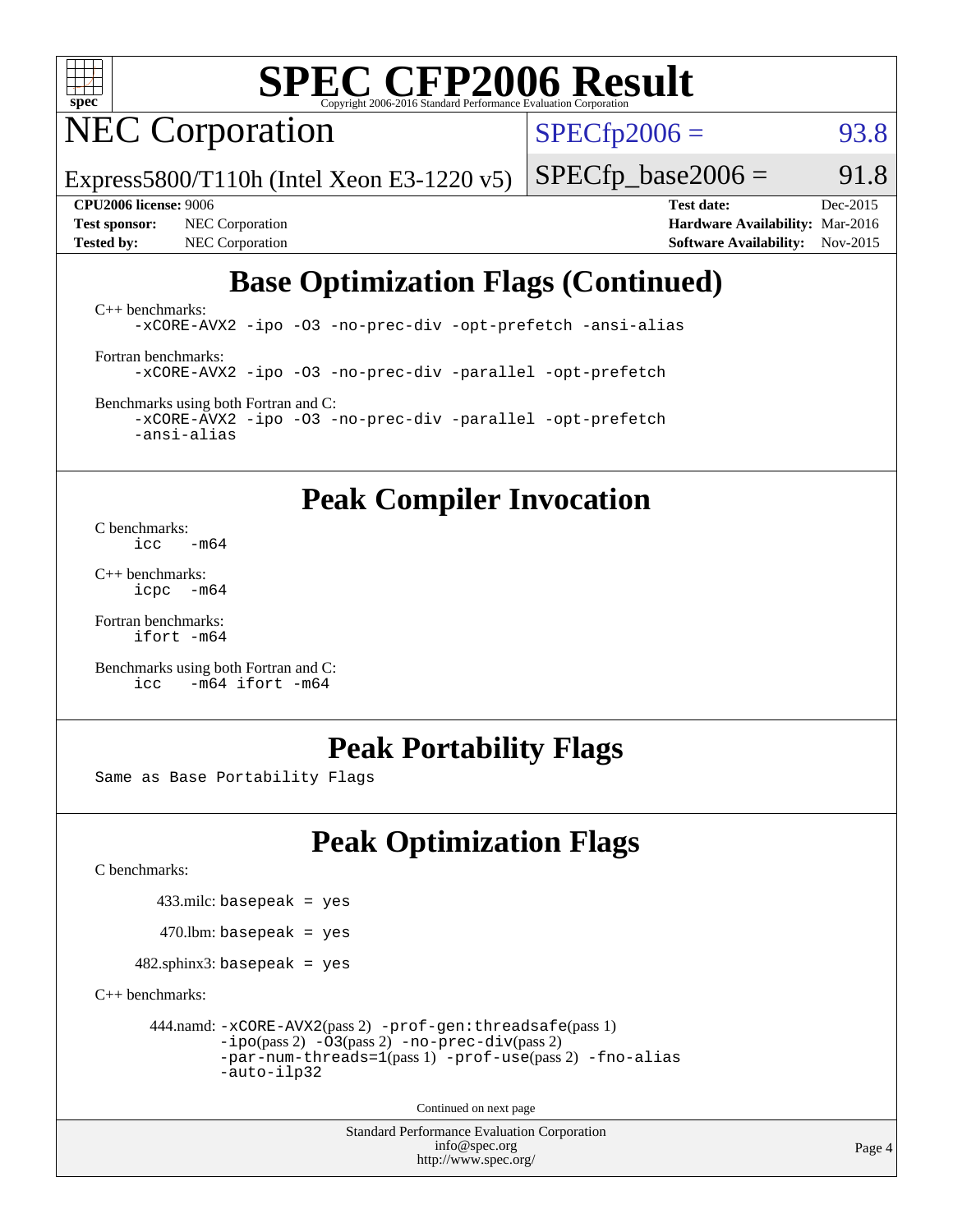